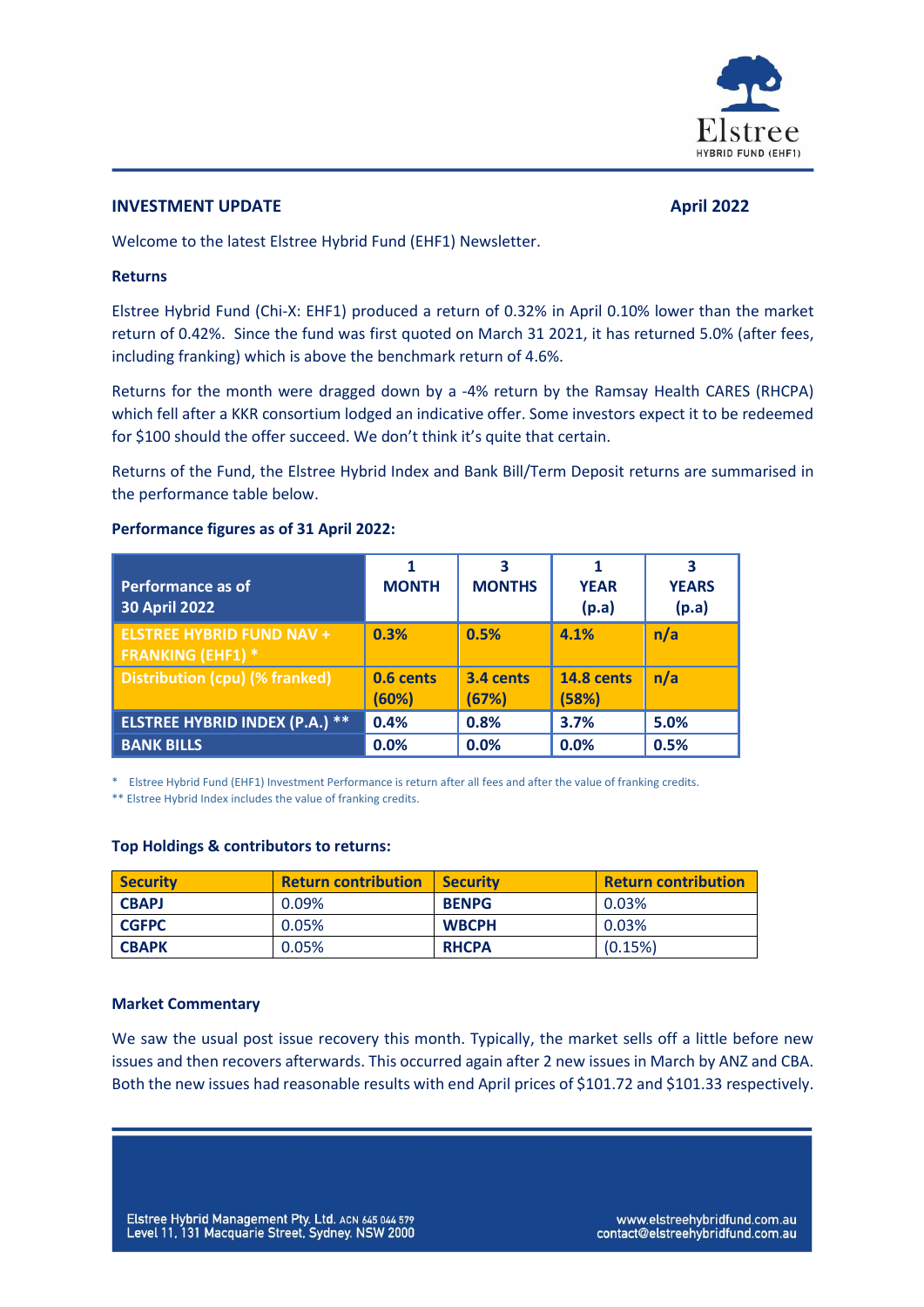

For hybrid investors, the level of cash rates is important part of the total income. Equation April saw a continuation of a trend of the market expecting higher cash rates at an earlier date. At the end of February, markets expected December BBSW to be 1.3%. This increased to 2% by the end of March and 2.8% by end of April. For the past 2 years BBSW has been close to zero, so if the anticipated increase happens, hybrids will be producing income levels at a 5.5% annual rate.

# **Inflation and interest rates**

The last time inflation popped its head above 4% was for briefly in 2008 and before then you have to go back to the late 80s to see inflation levels that we expect to see later this year. And the last period of accellerating inflation was back in the 70's. So its not something that investmet markets are used to. Central banks have had a specific mandate to control inflation since the early 90s and an unofficial mandate since the early 1980's when US Federal Reserve head Paul Volcker pushed US cash rates up to over 20%. So interest rates have generally been the way that governments and Central Banks try to control inflation. In the chart below we have compared inflation ("trimmed mean" the RBAs preferred measure, and CPI where no data for trimmed mean ) and 90 Day BBSW for each quarter since 1970. The dot points for the various decades are in different colours. Theres a nice pattern up until Covid but the last 2 years have no parallel.



The RBA's gameplan is pretty straightforward until the last 2 years. High inflation is met with high interest rates and vice versa. It's worth noting that fiscal policy in the 70s and 80s was loose and its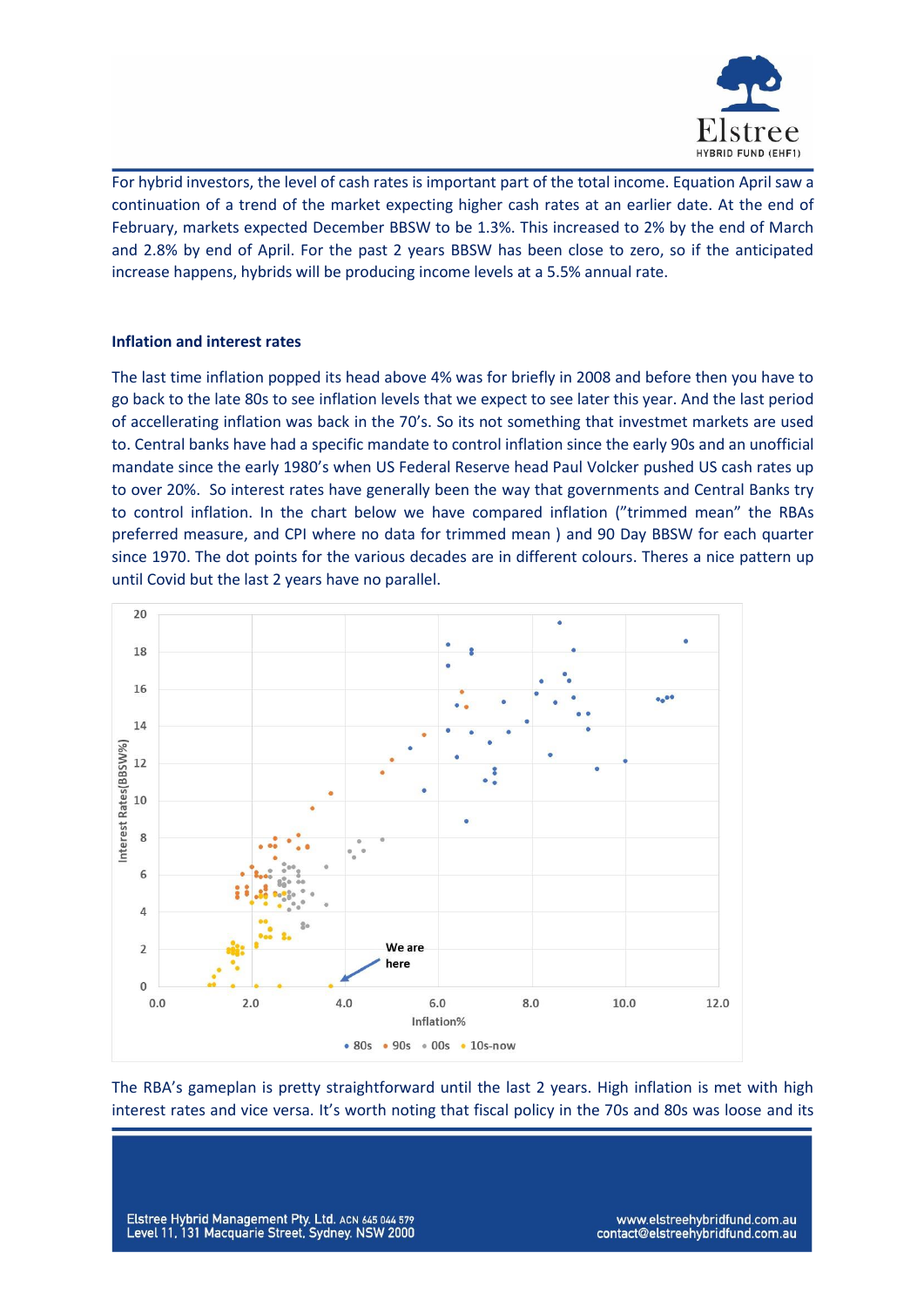

been tight since the mid 00s(until Covid). So maybe the lower inflation seen since 2010 is partly attributable to tight fiscal policy.

Whichever way you cut it, current interest rates are entirely inconsistent with projected inflation, particularly with loose fiscal policy. Governor Lowe started waving his hands about a neutral cash rate of 2.5%, but that only makes sense (in an historical sense) if inflation stays below 2%. The current spike in inflation to c5% by the end of this year may well be transitory, but it looks to us that we've seen the end of interest rates below 2%

# **News & Media**

Elstree Hybrid Fund (EFH1) has been mentioned in the following articles throughout the last six months, many of which are educational in nature.



- [How Hybrids fit into 2021 Income Portfolios](https://www.livewiremarkets.com/wires/how-hybrids-fit-into-2021-income-portfolios) Campbell Dawson I Elstree Hybrid Fund
- [The Hitchhiker's Guide to Hybrids \(Part 1\)](https://www.livewiremarkets.com/wires/the-hitchhiker-s-guide-to-hybrids) Bella Kidman I Livewire Markets
- [This is the secret to a diversified portfolio \(Part 2\)](https://www.livewiremarkets.com/wires/this-is-the-secret-to-a-diversified-portfolio) Bella Kidman I Livewire Markets
- [The forgotten asset class presenting exciting opportunities](https://www.livewiremarkets.com/wires/the-forgotten-asset-class-presenting-exciting-opportunities) Bella Kidman I Livewire Markets



- https://www.firstlinks.com.au/hey-boomer-first-home-buyers-fuss
- https://www.firstlinks.com.au/bank-hybrids-equity-market-weakness
- https://www.firstlinks.com.au/ddo-change-hybrids-bank-treasurers-nightmare
- [Fascinating Hybrid Journey Last Year](https://www.firstlinks.com.au/fascinating-hybrid-journey-last-year) Campbell Dawson I Elstree Hybrid Fund



• [New Hybrid ETF on Chi-X](https://www.financialstandard.com.au/news/new-hybrids-etf-on-chi-x-178983920) – Staff Reporter I Financial Standard